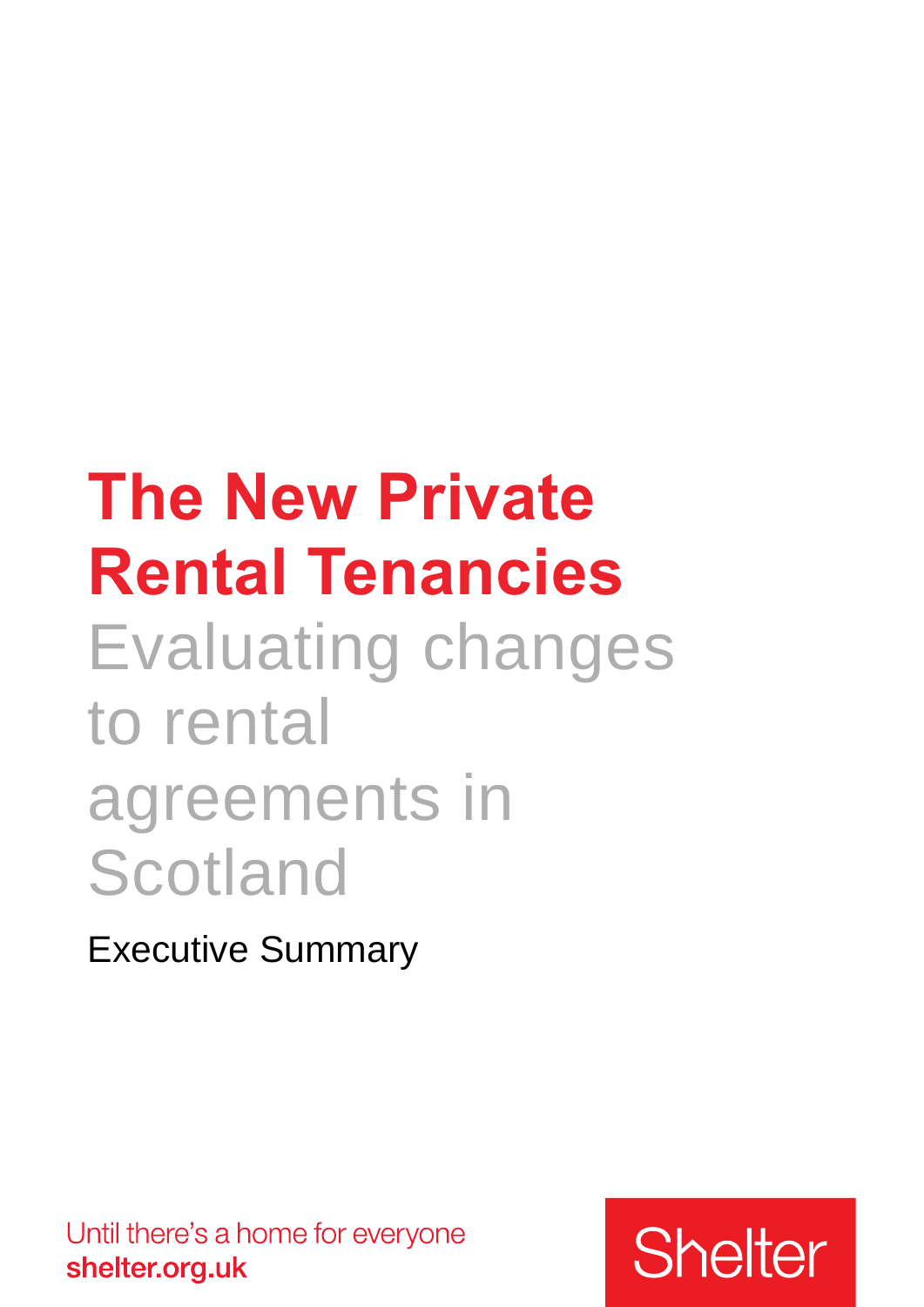# EXECUTIVE SUMMARY

In December 2017, the Scottish government introduced the new Private Residential Tenancy (PRT), effectively ending no-fault evictions. As a result of this change, private renters on new tenancies north of the border no longer face short-term contracts and the threat of eviction for no reason. Instead, they have the true security of an open-ended tenancy.

With the Westminster government now planning to make similar, hugely popular changes in England by abolishing Section 21 of the Housing Act 1988, which currently gives landlords the power to evict renters for no reason, some are making claims of the unintended consequences and disruption this will cause. Understanding more about the implementation and impact of open-ended tenancies in Scotland provides useful evidence of what might happen in England.

South of the border, private renters suffer from a lack of security. Many avoid asking for repairs or challenging rent increases for fear of eviction,<sup>1</sup> and worry about being asked to leave their home before they want to.<sup>2</sup>

This is the first major [research](https://england.shelter.org.uk/__data/assets/pdf_file/0004/1769080/Private_rental_tenancies_Scotland_evaluation_2019_word_version_final.pdf) on the introduction of open-ended tenancies in Scotland. Through official statistics, a survey of Scottish renters and interviews with homelessness workers in Scotland, we have built up a picture of what the early impact has been.

18 months on from the introduction of the new tenancies, this research clearly shows that they are already having a positive effect on Scottish renters. Renters on the new tenancy:

- worry less about becoming homeless,
- feel less locked-in to their tenancy and
- have more faith that their elected representatives have their interests at heart.

Our research suggests that the introduction of open-ended tenancies can be managed smoothly and without significant impacts on the private rented market.

These early positive findings indicate that ending Section 21 in England could play a major part in significantly improving the experience of private renting in England too.

# **Scotland: England's closest comparator**

No two renting markets are exactly alike. However, there is no closer comparator to England than our northern neighbour, particularly when it comes to scrapping no-fault eviction and the introduction of open-ended tenancies.

The growth of the private rented sector in Scotland has mirrored the growth in England and the type of household that rents from a private landlord has changed in much the same way. In England, the size of the private rented sector has doubled in the past twenty years. In Scotland, the private rented sector has more than doubled. The demography of private renters has changed too with far more older people and families

<sup>&</sup>lt;sup>1</sup> YouGov survey of 3978 private renters, Aug 2017, online, weighted

<sup>2</sup> YouGov for Shelter, survey of 1,029 private renters, online, weighted, August 2018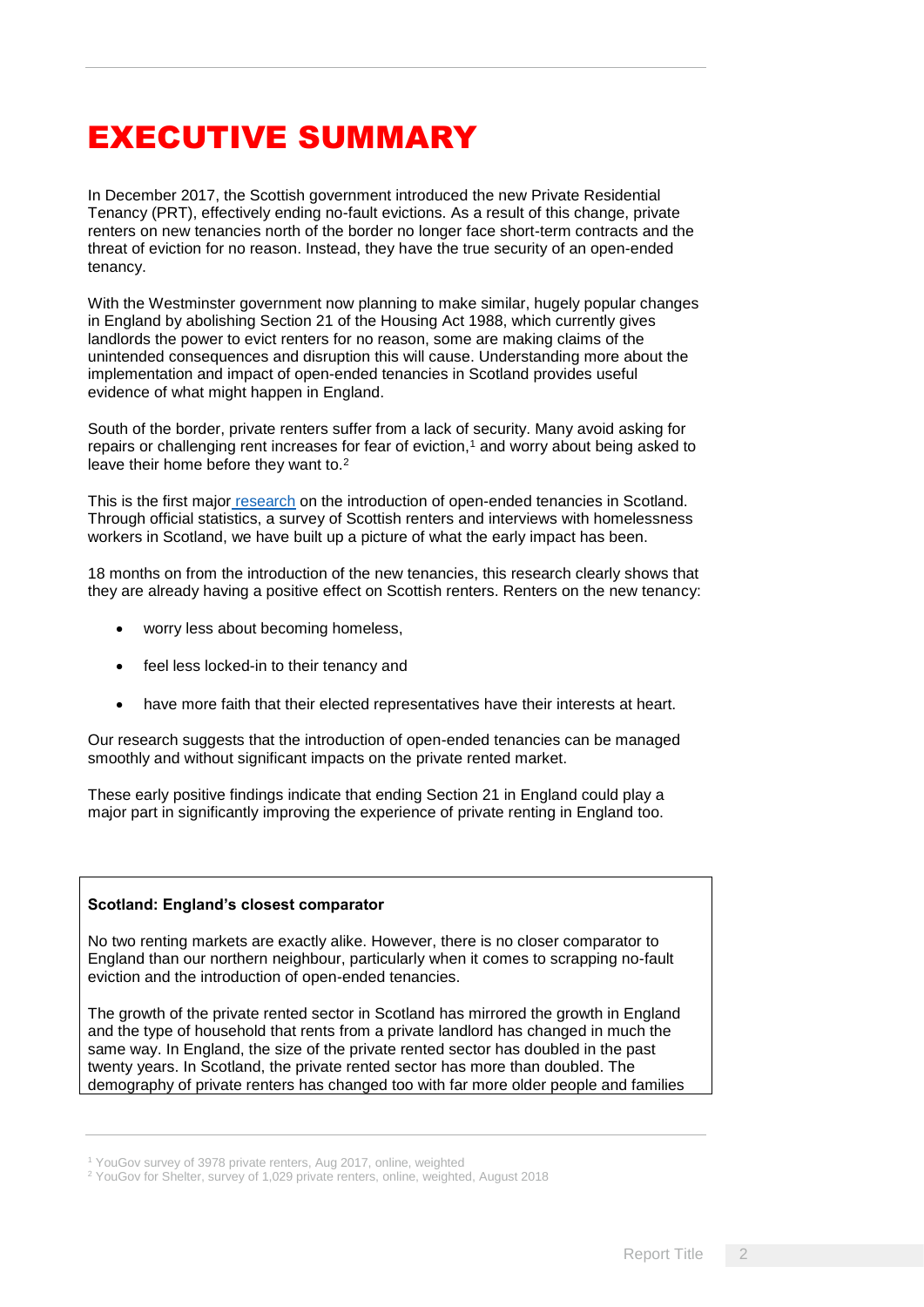with children now living in a private rented home.

Until 2017, the laws governing private renters' security from eviction in Scotland also almost exactly mirrored England's current law, with the threat of being evicted at two months' notice for no reason given under Section 21 of the 1988 Housing Act. In England, landlords can issue renters with a no-fault Section 21 notice at any time outside of the fixed-term period. In practice, this means that many people with school-aged children have just six months of security at the start of a tenancy before they are at risk of being told to leave their home within two months.

In much the same way as abolishing no-fault evictions is changing the experience of renting in Scotland, the abolition of Section 21 in England would be the most significant change to private rented legislation in a generation. This reform is long overdue and presents a genuine opportunity to strengthen renters' rights and make the private rented sector fairer and fit for purpose.

# **Already feeling the benefit**

Even with only 18 months since the introduction of open-ended tenancies in Scotland, our research found that private renters there are already feelings significant benefits from the change. More than half of renters on the new tenancy feel more secure in this housing situation.

Tenants who are on the new open-ended tenancy are:

# • **Half as likely to worry about becoming homeless**

Compared to those on the old tenancy agreement, renters on the new, open-ended tenancy are half as likely to report being worried about becoming homeless.<sup>3</sup>

The loss of a private rented home makes a significant contribution to homelessness. The greater security provided by the new open-ended tenancy appears to give tenants reassurance that they are at lower risk of becoming homeless.<sup>4</sup>

This change would also make a significant difference in England. Half of private renters worry about being asked to leave their home before they want to in England and 75% of private renters worry about being unable to find another decent and affordable home when they are asked to leave.<sup>5</sup> These fears are understandable, given that the loss of a private rented tenancy is driving homelessness in England. As in Scotland, scrapping nofault evictions in England could significantly reduce the fear of homelessness here too.

# • **Half as likely to feel locked-in to their tenancy**

Without open-ended tenancies, the only form of security private renters can negotiate in England is a fixed term tenancy, meaning renters can find themselves locked in to a tenancy they cannot afford or do not want to remain in when their circumstances change. For example, if a relationship breaks down midway through a tenancy.

<sup>3</sup> YouGov survey of 752 private renters in Scotland, online, weighted, March - April 2019

<sup>&</sup>lt;sup>4</sup> Scottish Government, [Homelessness in Scotland](https://www.gov.scot/publications/homelessness-scotland-2017-18/pages/3/) 2017-18

<sup>5</sup> YouGov survey of 1,029 private renters, online, weighted, August 2018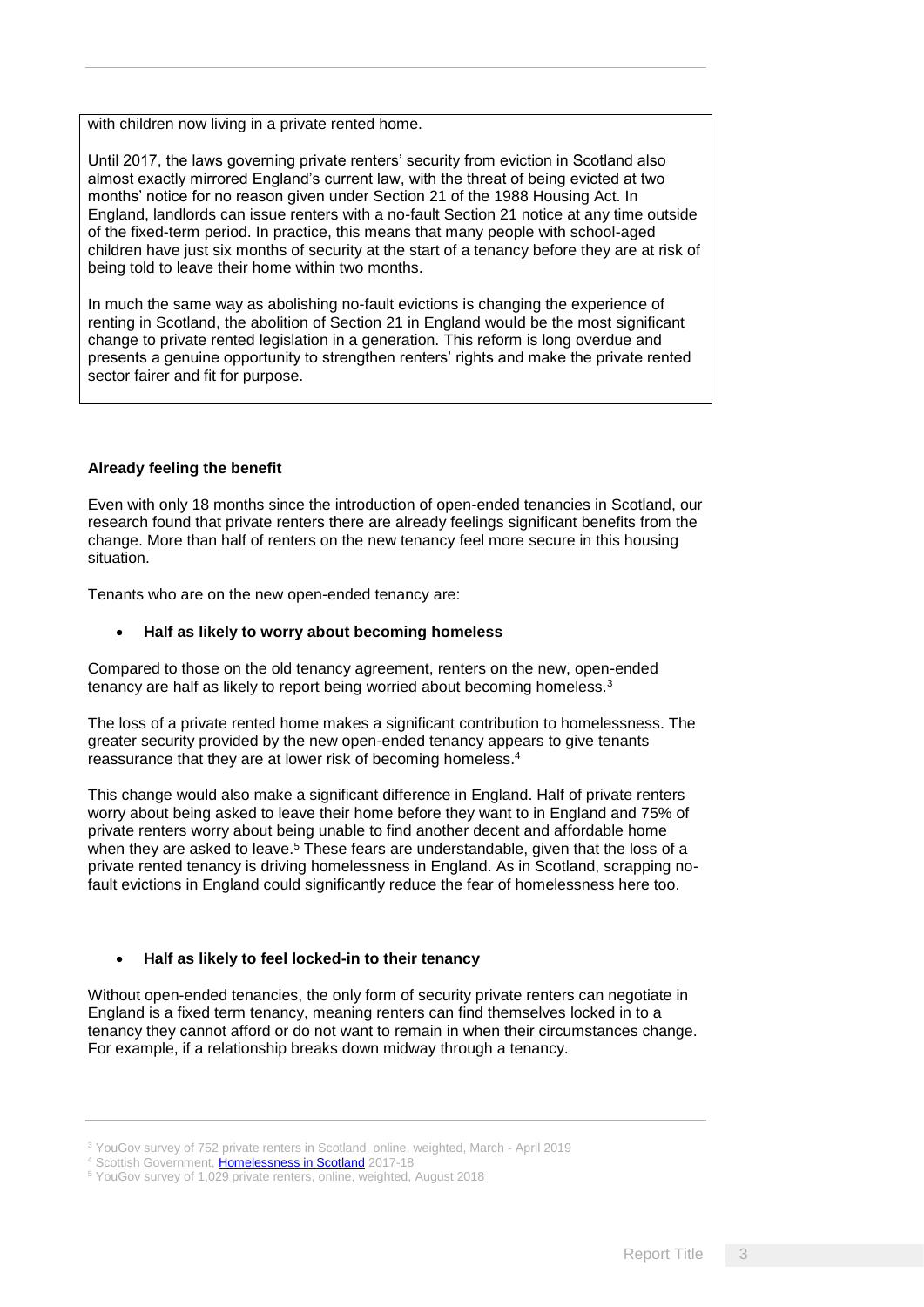Under the new open-ended tenancy, tenants in Scotland give just 28 days' notice if their circumstances change and they need to find a new place to live. Our research suggests renters often need the flexibility of the new tenancy. The PRT not only protects them from unfair evictions but gives them greater freedom to move if needed. This is particularly beneficial for certain groups such as those fleeing domestic violence.

Compared to those on the old tenancy agreement, renters on the new, open-ended tenancy are half as likely to report feeling locked-in to their tenancy.<sup>6</sup>

Although the main focus of open-ended tenancies is the increased security from eviction that renters receive, findings from Scotland show that renters feel the new tenancy is more flexible.

#### • **Significantly more faith in politicians**

Private renters are considered an increasingly politically salient group, $\tau$  yet our research finds that renters feel politicians don't care about them. However, the introduction of open-ended tenancies could change this - Scottish renters on the new open-ended tenancy are significantly happier with their politicians. Our research found that private renters on the old tenancy are more than twice as likely to strongly believe that politicians do not care about renters than those on the new tenancy.<sup>8</sup>

The political benefit of open-ended tenancies in Scotland is clear. Introducing similar legislation in England looks set to stay a key part of the competition for English private renters' votes.

#### **Evidence suggests no significant effects on the private rented market**

Before the new tenancy was introduced in Scotland there were some claims that scrapping no-fault evictions would "kill the private rented sector."<sup>9</sup> Similar dramatic warnings have been made since the Westminster government's announcement of its intention to abolish Section 21. Though so far only half of private tenancies in Scotland are on the new terms, our analysis of official statistics has found that all the key indicators of Scotland's market are in line with comparable regions. The evidence so far suggests no significant impact.

# **Size of the sector**

Landlord groups suggested many landlords would leave the market in response to the announcement of the introduction of open-ended tenancies. Though it is too early to tell whether the size of the sector has changed since the new tenancy was introduced, official data shows that there was no substantial change in the size of the private rental market in Scotland in the two years after the new policy was announced.<sup>10</sup> The size of the sector has followed a very similar trend to other UK countries where there has been no such government commitment.

<sup>10</sup> Scottish Household Survey, 2017

<sup>6</sup> YouGov survey of 752 private renters in Scotland, online, weighted, March - April 2019

<sup>&</sup>lt;sup>7</sup> Shelter, **The Rising Political Salience of Young Voters**, June 2018

<sup>8</sup> YouGov survey of 752 private renters in Scotland, online, weighted, March - April 2019

<sup>&</sup>lt;sup>9</sup> Private Housing (Tenancies) (Scotland) Bill, **Summary of Responses to the Online Survey**.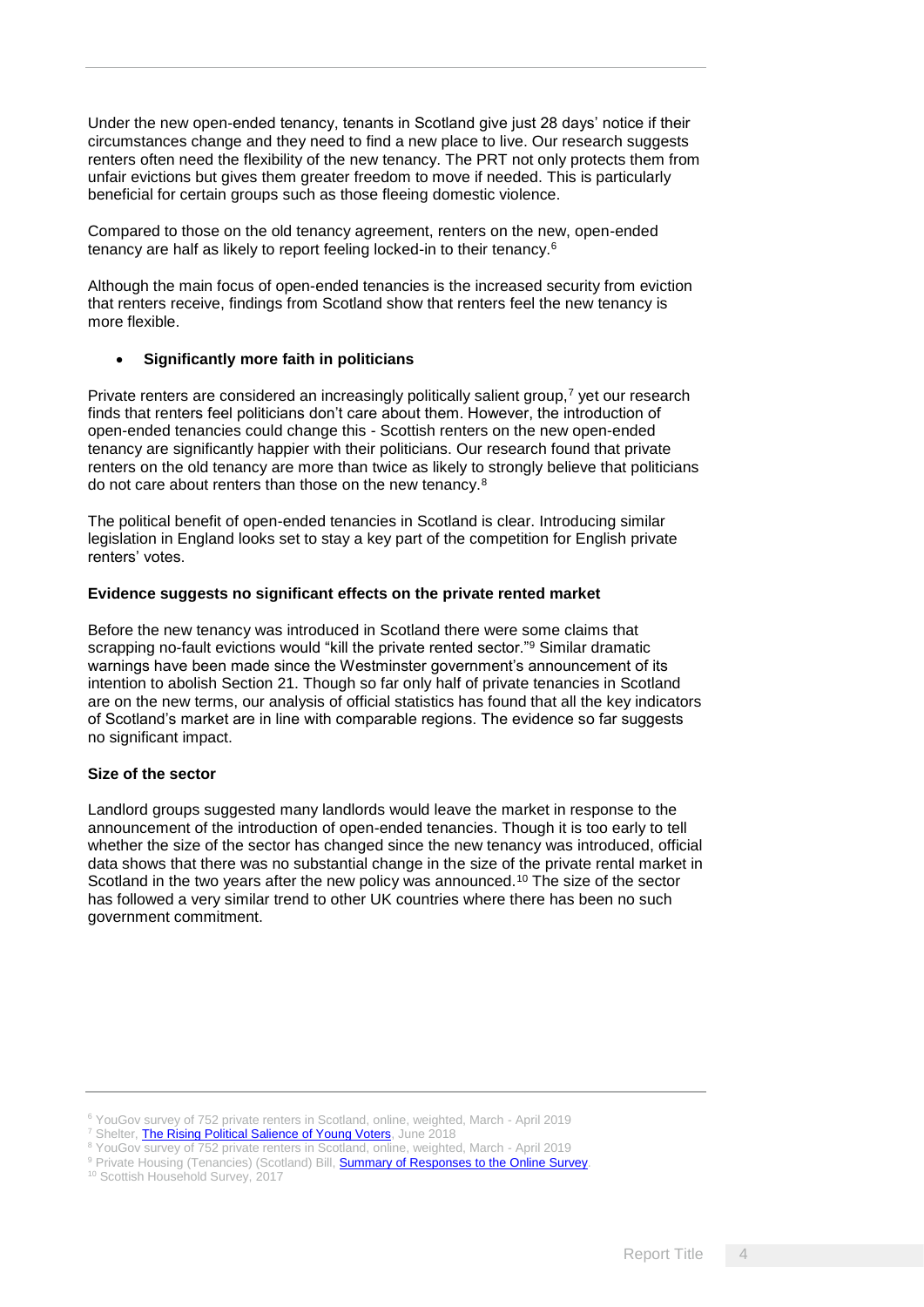#### **Rent levels**

Official data suggests that there has been no significant change to rents in Scotland as a result of the new tenancies. Claims that introducing open-ended tenancies would "lead to upward pressure on rents for all tenants" appear to have been overstated.<sup>11</sup>

Official statistics show that inflation to rents since the introduction of open-ended tenancies have been in line with or below other countries and regions of the UK over the same time period.

#### **Homelessness**

While some English landlord groups have warned that those at the sharpest end of the housing crisis will be negatively impacted by the end of Section 21,<sup>12</sup> homelessness levels have shown no negative impact from the introduction of open-ended tenancies. This may be unsurprising, given that we have already seen that the size of the market has not significantly changed and that rents have not dramatically increased.

So far, the dire predictions made by landlord groups when the plan to abolish no-fault evictions was announced have, fortunately, not come true.

Early indictors show no major changes to the private rental market, neither in terms of size nor the cost of rent. There is no evidence to show that those at the sharpest end of the housing crisis are being forced into homelessness as a result of the introduction of the open-ended tenancy.

Initial research suggests that renters on the new tenancy are genuinely benefitting from greater security of tenure. With greater ability to move when they need to, and fewer worries about homelessness, renters on the tenancy are starting to think their politicians are listening.

As England moves towards a future free from no-fault evictions, we hope our government will be reassured by Scotland's apparently smooth transition into a world where private renters have stronger rights, fewer worries and more belief in their politicians.

<sup>&</sup>lt;sup>11</sup> Scottish Association for Landlords, **Submission to the Finance Committee**, Private Housing (Tenancies) (Scotland) Bill

<sup>&</sup>lt;sup>i2</sup> Residential Landlord Association, [Section 21 to go: Housing Reforms Risk Hurting Tenants,](https://news.rla.org.uk/housing-reforms-risk-hurting-tenants/) April 2019